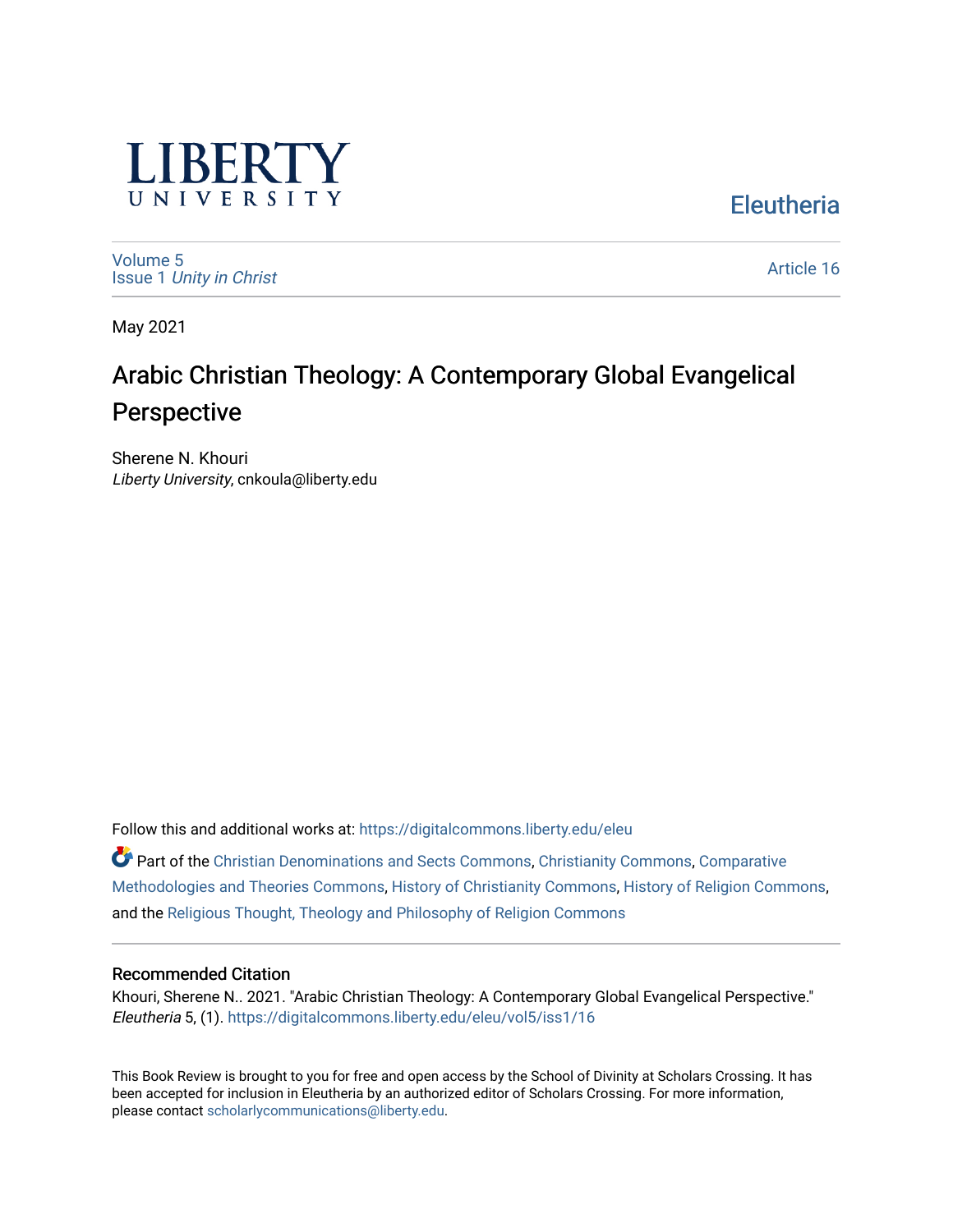## Arabic Christian Theology: A Contemporary Global Evangelical Perspective

### Abstract

Andrea Zaki Stephanous, Arabic Christian Theology: A Contemporary Global Evangelical Perspective, Zondervan, 2019 (ISBN 978-0-310-32026-5), 493 pp. \$34.99.

### Keywords

Andrea Zaki Stephanous, Magdi Sadiq Gendi, Riad Aziz Kassis, Ghassan Khalaf, Makram Naguib, Mary Mikhael, Youssef Samir

# Cover Page Footnote

PhD Candidate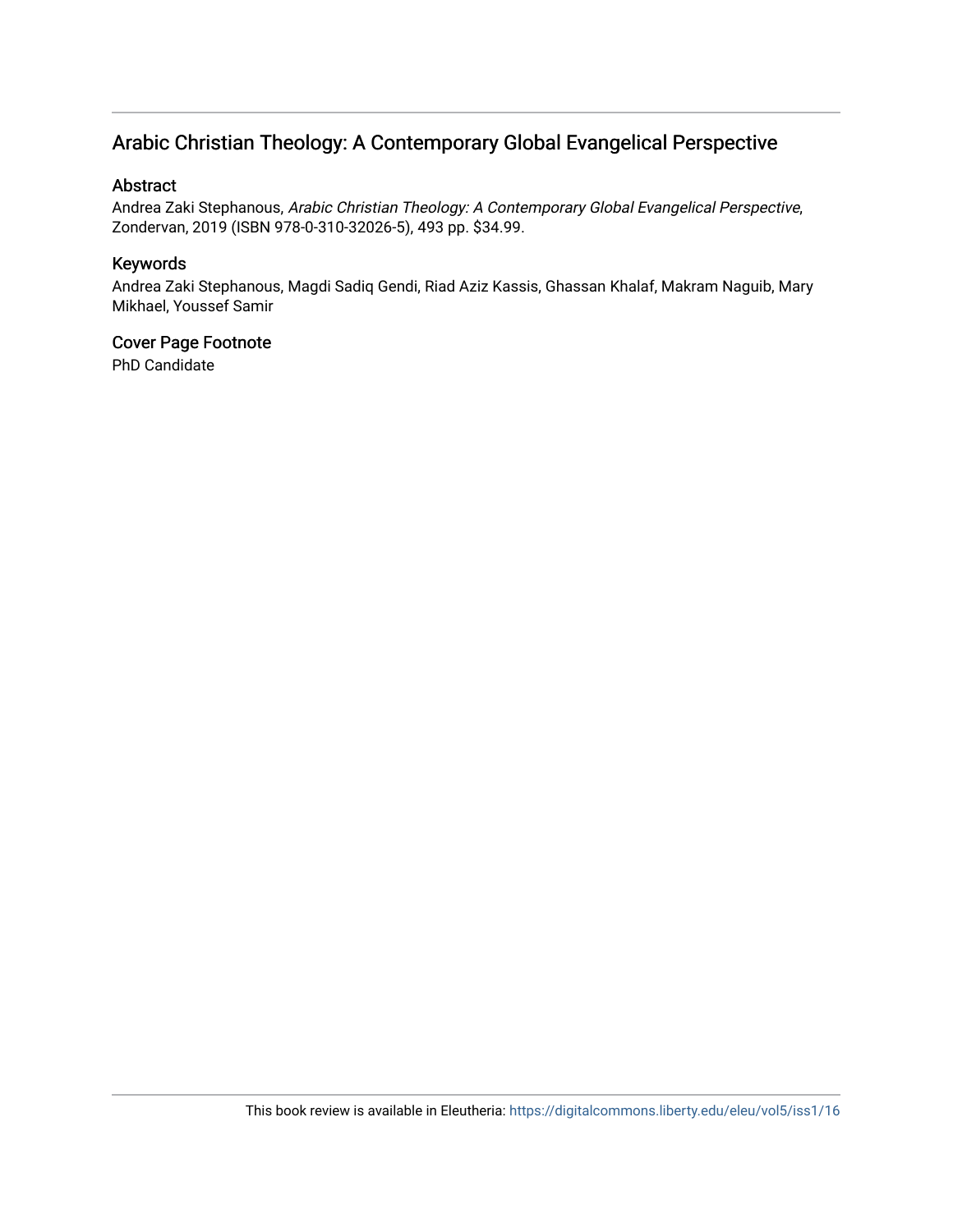#### **Summary**

The *Arabic Christian Theology: A Contemporary Global Evangelical Perspective* is an edited volume book composed of seven articles written in English by seven Arab theologians. The Old Testament (OT) is the dominating topic of the book. Two particular articles are dedicated to the objections to the OT, "Arab Christians and the Old Testament" and "The Concept of The Covenant in Evangelical Thought." The writer of the former article, Majdi Gendi, answers objections about God choosing Israel and causing violence and wars to the neighboring nations. Over time, this objection has led the Christian Arabic community to ignore the OT, claiming that the God of the OT is different from the NT (p. 12). Gendi answers this objection by focusing on God's attributes. Riad Kassis, the writer of the second article, concentrates on covenant theology by first listing the Abrahamic, Mosaic, Davidic, and New Covenant. He then emphasizes the concepts of contract, condition, and legal agreements (Kassis, 62). By introducing covenant theology, Kassis intends to help Christians develop a better relationship with God and better awareness of the doctrines of salvation, grace, works, and God's acts as demonstrated in the two testaments.

The longest article in the book, written by Ghassan Khalaf, is titled "Jesus and Judaism." In it, the author summarizes the objections to Jesus's ethnicity and cultural identity, which have led some Arab Christian scholars to consider Jesus as a Syrian, a Palestinian, or even a Phoenician instead of a Jew. Khalaf provides biblical, historical, and theological answers to the questions of Jesus's cultural identity and points out that the real problem between Jesus and his Jewish peers was not cultural in nature but was instead related to his messianic claims and biblical teaching. "Jesus himself was the problem," says Khalaf, "and his statement that he was the Messiah and the Son of Man was the point of no return when they passed judgment on him (Mark 14:61-62)" (Khalaf, 169).

In a subsequent article, Makram Naguib introduces the issues of religion and politics. He writes about one of the Middle East's most sensitive topics: the zionist trends and the radical evangelicals and how the Arabic view differs radically from the American view because of generalization, lack of discernment, and the fallacy of millenarianism. He includes seven principles of biblical interpretation and applies them to prophetic texts to help the readers understand how Arab theologians understand the apocalyptic texts.

The book also includes an Arabic perspective on "The Christian Woman," written by Mary Mikhael. In her article, she plainly addresses the challenges of Christian women and church leadership. She details the Islamic belief about women's role in family and society, and women's constitutional status in several Arabic countries. She communicates how they have negatively affected the view of women in Arab churches and undermined her potential in ministry. Along similar lines, Youssef Samir provides an Eastern perspective about "The Cross and the Power Issue." In his article, he provides an Eastern model for understanding the cross of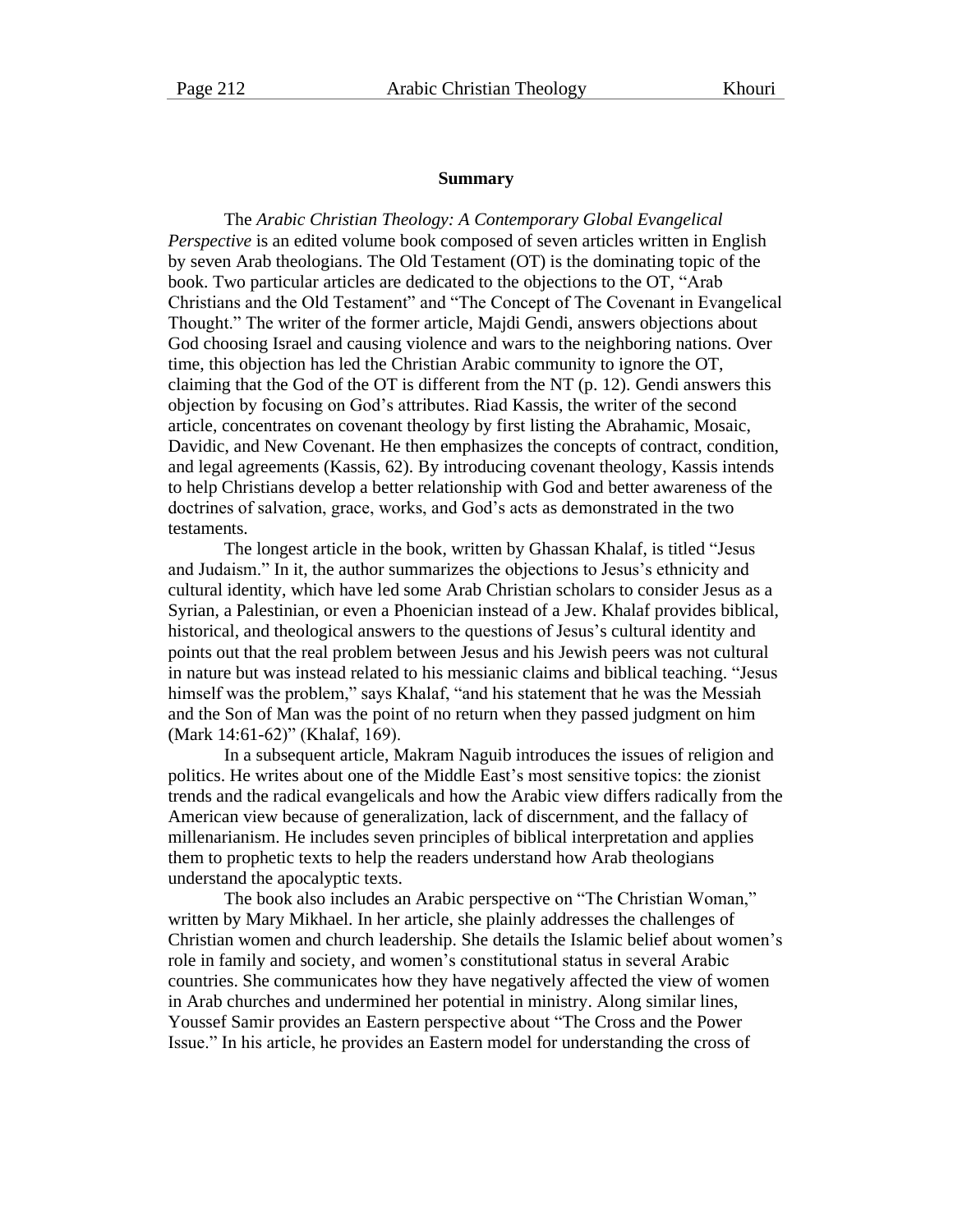Christ and what it has to offer to the relationship between the ruler and the governed, the shepherd and the parish, the father and the family, the leader and the led, and the authority and the people. Finally, Andrea Zaki Stephanous, the editor of the book, writes about "Culture and Identity," examining the role of religion, politics, and language in creating Arabic national pride for Christians, which they can share with their Muslim brothers without being Muslims.

#### **Analysis**

The book is comprised of seven articles written by seven theologians from different Arabic countries. It also includes Scripture and subject indexes. While the general editor does not include an introduction, a conclusion, or a bibliography, he writes the final article in the book, in which he explains the role of culture and identity in the Arab Christian community.

Due to the lack of an introduction, the major purpose of the book is not spelled out clearly. But one can gather that the general purposes of the book include introducing what Arabic theology is, demonstrating how it differs from Western theology, and outlining the challenges the Arabic Christian community faces while living in majority Muslim countries. Moreover, because of the lack of a conclusion, the intended audience of the book is not mentioned. While it appears that the book is published in the West for the benefit of Western readers, Arab theologians, Bible teachers, and ministers would also benefit greatly from it. Not only does it demonstrate the sorts of objections that Arab Christians struggle with, but it also provides helpful answers to them. This book would also be an asset to evangelical pastors in the Middle East who serve congregations battling with the question of a Christian identity in Muslim majority countries against the backdrop of the Arab-Israeli conflict.

The book is comprehensive in nature. It includes many important topics that are related to Arabic culture, politics, and history. "Religion and Politics," for instance, is one of the most sensitive topics in the Middle East that most ministers and preachers avoid. Although the book does not provide obvious solutions to the Israeli-Arab conflict, it introduces a necessary historical and theological lens through which scholars can evaluate this political conflict and find proper implications apart from political biases. Moreover, Mary Mikhael does a great job of presenting the status of the Arab Christian women and the many challenges that they face while living in a culture in which the dominant religion (Islam) deems them inferior. Although such topics might rarely be raised in the West, they might still prove attractive to Western scholars, especially those working in the mission field or considering it. Global study students will likewise benefit greatly from information shared in this book, especially one based on real political and cultural struggles and not historical phantasies.

The writers of the articles use mostly Turabian style, but they format the footnotes in two columns, which is not Turabian. They also did not use original Hebrew or Greek texts, but they were contained with mere transliteration.